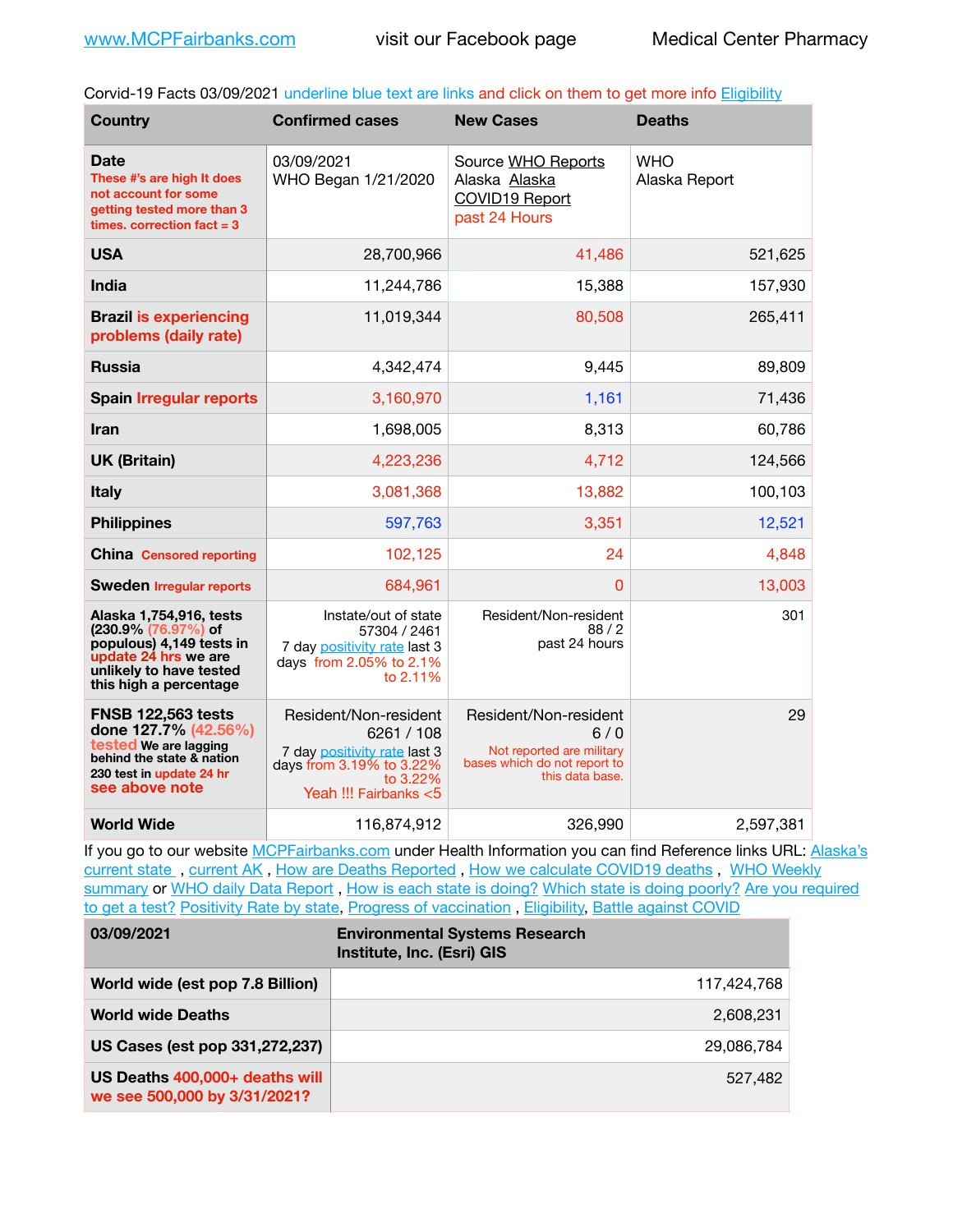## Impact of COVID-19 on the US Healthcare system

Estimated US Population 331.3 million 175.75% (58.9%) have been tested (581.7 million)

Estimated 5% of US population will test positive for Covid-19 16.56 million (currently 29.1 Million (8.79%) of population tested positive vs Alaska (7.54%) we have currently tested an est. 581.7 million based on 29.1 mill that have tested positive discount some of these numbers by 67% to account for multiple testing of same person.

If 8% will require hospitalization of the 16.56 million positive cases, we would need 1.325 million beds. Estimated by the American Hospital Association there are 800,000 staffed beds available.

The US has 2.8 hospital beds per 1000 our needs could be 56, China had 4.3, Italy 3.2, South Korea 12.3

The USNS Mercy and Comfort added **8.2000** staffed beds, not ICU Of these estimated to be admitted to ICU 960,000, to ICU beds The US has 16,000 ICU beds we have 68,000-85,000 beds US could need 299,000 beds with ventilators  $\leq 16,000$  ventilators

 The Needs

**Summation:** Estimated needs could be 1.325 million hospitalized beds for just COVID-19 patients alone. If positives represents 5% of test run, then approximately 581.7 million have been tested, we have no idea how many tests have been run or how many multiple tests conducted on the same person, resulting in 29.1 million positive tests run with 527,482 with 1,754 deaths in the past 24 hours, ave 2320/day. In AK, with 57,304 positive cases 7.54% of Alaska, 1268 hospitalizations, and 301 deaths. Hospitalization rate is 2.21% of those that test positive, Death Rate 0.525% overall or 23.74% of those hospitalized. Those >60 y/o represent 15% of positive cases, yet represent 80% of deaths. 291,380 vaccines given equal approximately 119,631 (15.74%) completed series and 171,749 (22.6%) vaccinated once of population

Normal ICU stay 5-7 days, estimated ICU stay for COVID-19 2-3 weeks and they could tie up a ventilator for that length of time also, helping only 1/3 as many patients.

This is why we need to flatten the curve by social spacing and only essential travel.

Expected Death (these are just estimates based on other countries) if 5% of the US Population (16.56 million) test positive we are now at 23.7 million positive and if

1% die = 165,600 people

2% die = 311,200 people

3% die = 496,800 people

6% die = 993,600 people obviously we have passed the 1.325 million positive cases we are 28.6 million so if 5% of the US population (16.56 million) test positive and 6% of those die = 993,600 deaths if no vaccine, or if 3.09% (511,704) will die, we are 77.3% of the way there in 44 weeks.

 World wide death rate of positive tests actually 2.22%. The US is at 527,482 1.81% of those actually tested positive, that is 70% lower death rate than when we started in 3/2020 , started at 6%. But we are slipping Death % have gone from 1.67 to 1.81%. There are 7.8 Billion people in the world 331 million live in the US (4.2% of the world's population) 8.79% have tested positive. The US deaths represents 20.22% of the world's death numbers and 24.77% of worldwide confirmed cases.

In comparison to the flu in the US.

CDC Estimates. From 2010 to 2016, the flu-related death rate was between 12,000 and 56,000, with the highest season being 2012 to 2013 and the lowest being 2011 to 2012. Most deaths are caused by complications of the flu, including pneumonia or a secondary bacterial infection of the heart or brain. or 2,000 to 9,333 per year. In 2020 in the US has 19 million cases 180,000 hospitalized and 10,000 (0.052%) have died, typically it is 2% will die, compared to 1.81% with COVID19. 175.7% (US), 230.9% (Alaska), & 127.7% (Fbks) are still too few to protect us from future outbreaks. Experts feel that we need either need people to get infected with the virus and develop antibodies or get vaccinated to create immune antibodies to protect us, that we need >60% of the population to have positive antibody tests and preferably 70-90%, one expert felt they would not feel confident til >85% were positive, to give assurance (herd immunity) in order to go without masks and social distancing. NY City seems to have the highest number at 20%. Testing is so important. Currently we are testing at 47.32 Million tests per month. At this rate to test everyone once it will take 6.93 months or over 0.58 years. To test 3 times it would take 20.80 months or 1.73 years

The [Flu](https://lnks.gd/l/eyJhbGciOiJIUzI1NiJ9.eyJidWxsZXRpbl9saW5rX2lkIjoxMDMsInVyaSI6ImJwMjpjbGljayIsImJ1bGxldGluX2lkIjoiMjAyMTAyMjYuMzYwNDA3NTEiLCJ1cmwiOiJodHRwczovL3d3dy5jZGMuZ292L2ZsdS93ZWVrbHkvb3ZlcnZpZXcuaHRtIn0.ePMA_hsZ-pTnhWSyg1gHvHWYTu2XceVOt0JejxvP1WE/s/500544915/br/98428119752-l) (Influenza kills approximately 1-2% of those infected ([1.6% positivity in Alaska](http://dhss.alaska.gov/dph/Epi/id/SiteAssets/Pages/influenza/trends/Snapshot.pdf) zero deaths for flu), SARS killed 800 people total, COVID19 appears to kill 1.81% > 520,000 of those that test positive (8.79% of US COVID) or 9% less deadly than the flu and seems to be more contagious. (Seems to spread more readily) Flu [rates dropped from 300 to single digits this year](https://lnks.gd/l/eyJhbGciOiJIUzI1NiJ9.eyJidWxsZXRpbl9saW5rX2lkIjoxMDEsInVyaSI6ImJwMjpjbGljayIsImJ1bGxldGluX2lkIjoiMjAyMTAyMjYuMzYwNDA3NTEiLCJ1cmwiOiJodHRwOi8vZGhzcy5hbGFza2EuZ292L2RwaC9FcGkvaWQvUGFnZXMvaW5mbHVlbnphL2ZsdWluZm8uYXNweCJ9.oOe3nt2fww6XpsNhb4FZfmtPfPa-irGaldpkURBJhSo/s/500544915/br/98428119752-l) note the start of mask wearing impacted flu numbers. Alaska has 57,304 so far, 6261 in Fairbanks or 1 of every 9 of Alaskans, and with 29 of 301 deaths 1 in 10, the first case was transient foreign airline crew member. Interesting, the Source of Alaska's SARS-Cov2 virus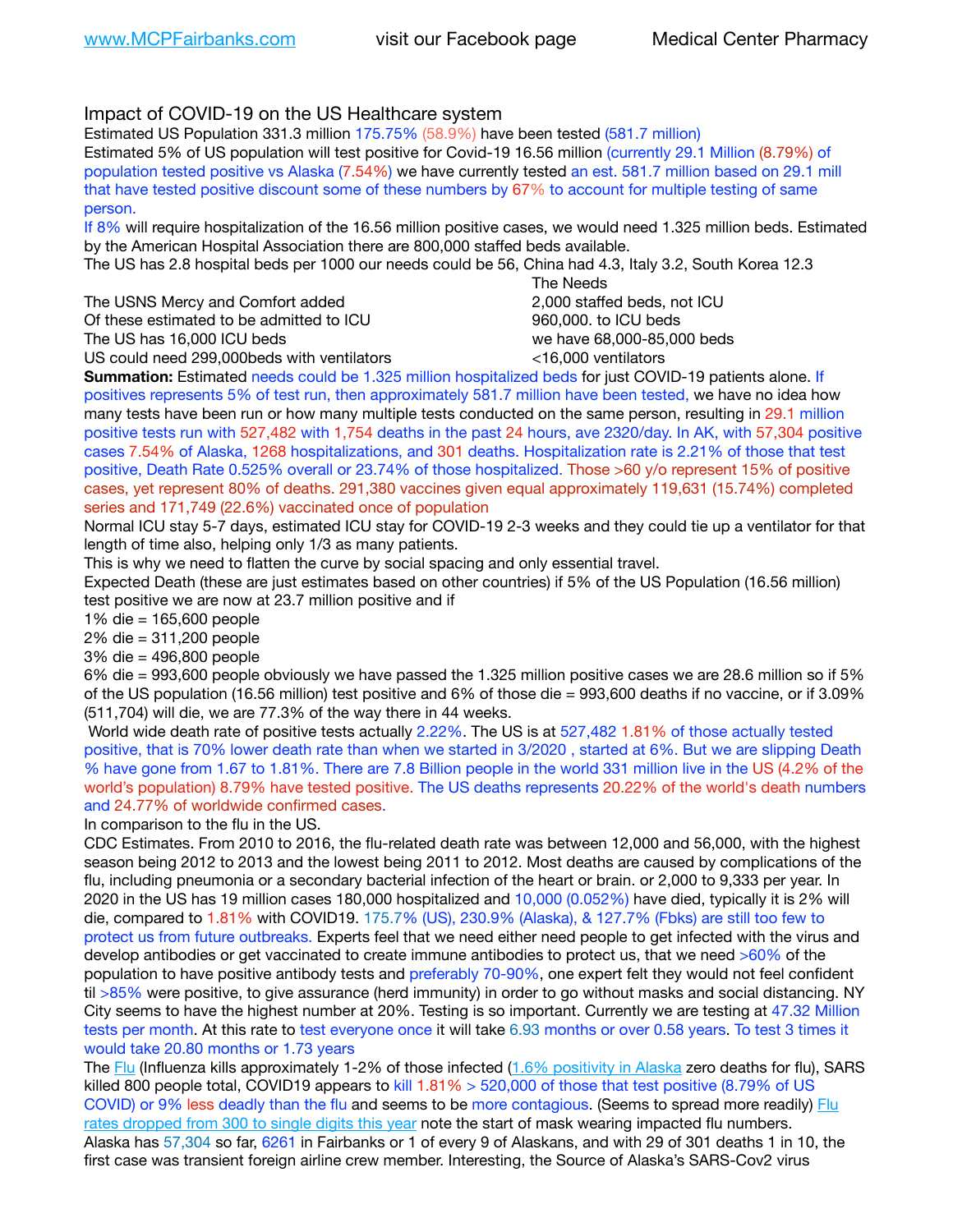originated not from East Asia by travelers or the west coast (Washington where it was first observed) , but came from the east coast of the US, and they were inoculated first from Europe, accordingly from New York's Governor and CDC. Currently 36 Variants known, only 7 of major concern in the US. (Europe's (china's)) Primary, plus an Ohio variant (COH.20G/501Y), and (26) a [UK](https://www.cdc.gov/coronavirus/2019-ncov/transmission/variant-cases.html) (B.1.1.7), (7) South African (1.351), and (2) Brazil (P.1), we have only seen Europe's (China) variant and UK in Alaska so far.

**Best practice protection** is good personal Hygiene do not touch eyes, nose, mouth, wash hands frequently for at least 20-30 seconds, before you touch your face, and observe personal spacing of 6-18 feet. Remove your shoes in your house, frequently clean surface areas, let the cleaner sit 15-20 sec before wiping off. **We are recommending to wear any kind of mask.**

Drug treatment is being researched, but as yet not been verified, only suggested. Best to isolate those sick and isolate those most susceptible (old and preconditioned with risk factors)

**Risk factors:** Cardiovascular disease (56.6%), Obesity (41.7%), Diabetes (33.8%), age >60, respiratory problems, especially smokers or those who vape, High Blood Pressure

If you have been exposed self isolate for 2-4 weeks

One episode in China, a man tested negative for 27 days before showing symptoms. So Isolation may want to be considered up to 4 weeks not just 10-14 days.

Italy 1 in 10 positive cases admitted to ICU due to Hypoxic failure requiring mechanical ventilation. In NY it was 1 in 7 that required hospitalization, of the 5700 hospitalized 2634 were discharged (79% (2081)) or added (21%(553)), 9 in 10 put on a ventilator died.

Public policy development and education is important. **How Long does Covid-19 stay on objects** Air (droplets in air, sneeze/cough) up to 3 hours Copper 4 hrs

skin (SARS-COV2) 9.04 hrs (Influenza virus 1.82 Hrs) droplets on skin (sneeze) 11 hours Cardboard (Amazon Box) 24 hrs





Plastic surfaces/Stainless Steel 72 hours

### Updated graph numbers.

Project outward

| .                                   |  |                        |  |
|-------------------------------------|--|------------------------|--|
| Exhalation can spray 1.5 m (4.9 ft) |  |                        |  |
| spittle (droplets)                  |  |                        |  |
| Coughing                            |  | $2 \text{ m}$ (6.6 ft) |  |
| Sneeze                              |  | 6 m (19.7 ft)          |  |
| Development of immune response      |  |                        |  |
|                                     |  |                        |  |

Early viral testing tests to see if you currently have the virus.

Later antibody testing tells us if you have been exposed and survived. But does not tells us if you have immunities to the virus. We will need to have both tests done in order to open the community..

Viral Antigen and Viral RNA tells us you have the disease and can spread the disease and can or are currently sick. IgM (short term) and IgG (long term antibodies) tells us you have experienced the virus or had the vaccine, and got over it. You may be resistant if your [antibody levels](https://www.cdc.gov/coronavirus/2019-ncov/lab/resources/antibody-tests.html) are high enough. [Current](https://l.facebook.com/l.php?u=https://www.itv.com/news/2020-10-26/covid-19-antibody-levels-reduce-over-time-study-finds?fbclid=IwAR3Dapzh1qIH1EIOdUQI2y8THf7jfA4KBCaJz8Qg-8xe1YsrR4nsAHDIXSY&h=AT30nut8pkqp0heVuz5W2rT2WFFm-2Ab52BsJxZZCNlGsX58IpPkuVEPULbIUV_M16MAukx1Kwb657DPXxsgDN1rpOQ4gqBtQsmVYiWpnHPJo2RQsU6CPMd14lgLnQnFWxfVi6zvmw&__tn__=-UK-R&c%5B0%5D=AT1GaRAfR_nGAyqcn7TI1-PpvqOqEKXHnz6TDWvRStMnOSH7boQDvTiwTOc6VId9UES6LKiOmm2m88wKCoolkJyOFvakt2Z1Mw8toYWGGoWW23r0MNVBl7cYJXB_UOvGklNHaNnaNr1_S7NhT3BSykNOBg) View of [antibodies/immunity](https://www.livescience.com/antibodies.html)[.](https://www.itv.com/news/2020-10-26/covid-19-antibody-levels-reduce-over-time-study-finds) We have tested currently 230.9% (76.97%) of the Alaskan population and over little over 175.7% (58.6%) of the US population, discount these numbers by 67% to reflect multiple testing of the same person. To be safe, we need at least 25% to see if we are making progress,  $60\%$  to [barely qualify](https://www.nature.com/articles/d41586-020-02948-4) to be safe, and [70-90%](https://www.mayoclinic.org/herd-immunity-and-coronavirus/art-20486808) to be assured we will not see a second wave of sickness. Some experts will [not feel safe til we are at 85%](https://www.bannerhealth.com/healthcareblog/teach-me/what-is-herd-immunity).

Three types of clinical laboratory COVID-19 or SARS-CoV-2 tests are being developed:

Molecular Gene sequencing (current method), Viral antigen (testing parts of the virus), Host antibody tests (serology). They detect the virus in different ways.

Mask & [Mask Usage:](https://www.nationalgeographic.com/history/2020/03/how-cities-flattened-curve-1918-spanish-flu-pandemic-coronavirus/) N95 filter out 95% of the particles in the air 3 microns in size or larger.

Mold sizes are about 10-12 microns in size. Bacteria are larger, so is dust

Gas molecules and viruses are smaller. PM2.5 are 2.5 microns in size.

**Viruses** can be 1 micron in size, 0.3 micron in size, or 0.1 microns in size, so they **will pass right through**. **We recommend wearing any mask, the mask may provide up to 5 times the protection** ver **wearing no mask at**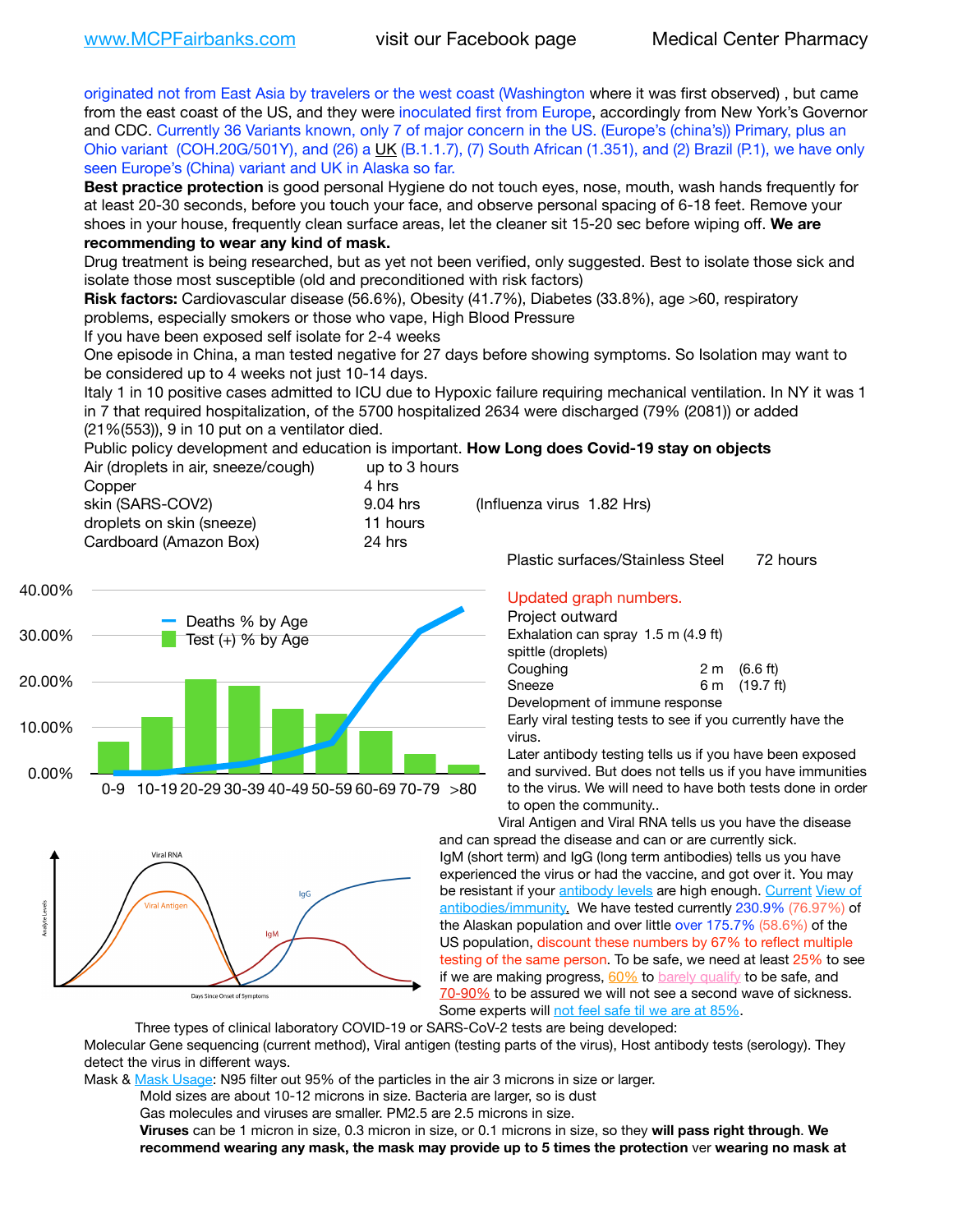**all**. It still **does not protect** the wearer from contracting the infection, it **can inhibit** the spreading, something is **better than nothing at all**.

**Remember there is a clean side ( the side towards you) and a dirty side,** the side to the contaminated air is dirty. If you are COVID positive then this is reversed. When handling the mask, do not touch the dirty side and then touch your face, Wash properly your hands first after touching the dirty side before touching your face. If you are infected the dirty side is the inside surface of the mask. Wash your homemade mask in hot water wash >133F (for at least 10 minutes) and rinse to sanitize with high heat >133F Plus and a weak bleach or peroxide (not Both) the mask. Daily if possible. If you are a frontline health care provider with a homemade fabric mask 2 hours. Do not touch the dirty side.

**Alcohol solutions** should be 60-80% alcohol **70%** is optimal. **Keep wet and rub 30 seconds**, or Happy Birthday song sung 3 times. **Hydrogen peroxide diluted to 2%** or 4 teaspoonful per quart of water (20ml per 946ml) Bleach the same ratio **Vinegar and ammonia are good cleaning agents, but not disinfectants**. **Do not mix** any of these agents together, toxic fumes can result. **Disinfectants, in order to be effective**, should remain on the applied surface, to be cleaned moist **(wet) for 30 seconds to 4 minutes** depending on material. Caution may dissolve glue or adhesives or bleach and discolor items, check with manufacturers. Do not let it get inside electronic devices. UV (10 minutes), [UV light](http://www.docreviews.me/best-uv-boxes-2020/?fbclid=IwAR3bvFtXB48OoBBSvYvTEnKuHNPbipxM6jUo82QUSw9wckxjC7wwRZWabGw) only kills where it can see.

#### **Myths**

Taking hot baths, using colloidal silver, eating garlic soup, gargling with bleach are not proven to be effective. We have already seen using chloroquine taking the wrong form in the wrong dose can be fatal, one death and one critically injured. (see Arizona couple after listening to the president)

**We have heard of all kinds of cures.** To date there is no curative or preventative treatments, only supportive therapy. At this point there is **no proof** that Quinine, zinc, Hydroxychloroquine, Chloroquine, or Vitamin C works. As they say wives-tale at best, irresponsible reporting most likely. We have seen no information that they work, ineffective dosing issues, over-dosing issues, permanently killing the senses of smell or taste, inappropriate usage, cardiac arrhythmias, and death from the usage of these agents have been reported.

The virus may die out with heat of summer, or cold weather, this is a myth, There are a couple of studies at show the virus can withstand 98F. We know the body tries to use up to 104F to potentiate our immune system, to kill viruses. Taking NSAID, Aspirin, Ach-Inhibitors, Arb's and you get the COVID-19 infection are not contraindicated and no clinical evidence that says you should stop any of these classes of medications. It would be misguided and ill advised if you did so In other words, Unless your doctor makes changes, keep taking your medications unless told to do otherwise.

As of 12/21/20, DHSS is aware of 11 reports regarding possible allergic reactions from Alaska's hospitals to CDC: Bartlett Regional Hospital (8), Providence Alaska (2) and Fairbanks Memorial Hospital (1). Two were identified as anaphylaxis and one of those resulted in hospitalization for ongoing monitoring. In the other three cases, symptoms were mild and not considered anaphylaxis. Symptoms have resolved in all cases and the hospitalized patient has been discharged and is doing well. The CDC said there appears to be no obvious geographic clustering of these reactions, nor was a specific production lot involved. People who experience anaphylaxis after the first dose should not receive a second dose, according to CDC recommendations.

#### Magnitude of Death Comparison

| <b>Conflict</b>                                       | <b>Combat Death</b> | Past 24 hours |
|-------------------------------------------------------|---------------------|---------------|
| <b>Revolutionary War</b>                              | 8,000               |               |
| <b>Civil War</b>                                      | 214,938             |               |
| World War I                                           | 53,402              |               |
| <b>World War II</b>                                   | 291,557             |               |
| <b>Korean Conflict</b>                                | 33,686              |               |
| Vietnam                                               | 47,424              |               |
| <b>Gulf War</b>                                       | 149                 |               |
| Afghanistan                                           | 1,833               |               |
| Iraq                                                  | 3,836               |               |
| <b>1918 Flu</b>                                       | 675,000             |               |
| 9/11 deaths                                           | 2,977               |               |
| <b>COVID19 deaths from</b><br>1/20/2020 to 03/09/2021 | 527,482             | 1,754         |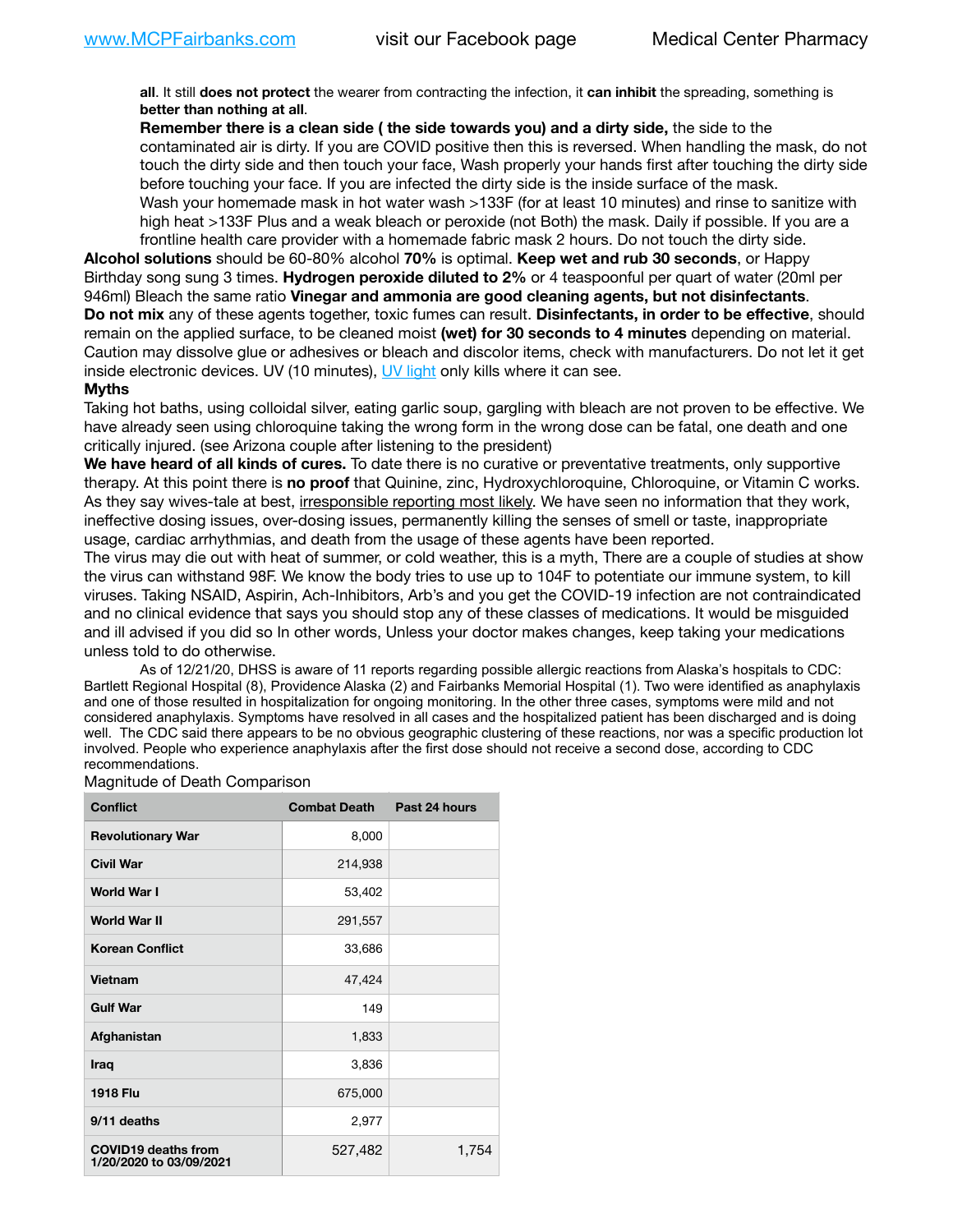Check our website [www.MCPFairbanks.com](http://www.MCPFairbanks.com) for the 13 testing sites in the interior of Alaska.

| Group                         | Alaska COVID19 Vaccine plan 12/30/2020<br>update as of 03/09/2021 Eligibility                                                                                                                                                                                                                                                                                                                                                                                                                                                                                                                                                                                                                                                                                                                                                                                                                                              | Who can get the<br>vaccines?<br><b>Availability</b>                                                                                                     |
|-------------------------------|----------------------------------------------------------------------------------------------------------------------------------------------------------------------------------------------------------------------------------------------------------------------------------------------------------------------------------------------------------------------------------------------------------------------------------------------------------------------------------------------------------------------------------------------------------------------------------------------------------------------------------------------------------------------------------------------------------------------------------------------------------------------------------------------------------------------------------------------------------------------------------------------------------------------------|---------------------------------------------------------------------------------------------------------------------------------------------------------|
|                               | Who is in this group                                                                                                                                                                                                                                                                                                                                                                                                                                                                                                                                                                                                                                                                                                                                                                                                                                                                                                       |                                                                                                                                                         |
| Phase 1a Tier 1               | Long Term care Facility - Staff & Residents<br>Skilled care, Assisted living,<br>Intermediate care with developmental disabilities,<br>Residential Care facilities,<br>State Veterans Homes.<br>Front Line Hospital and Health care workers, beside personal, High Risk jobs (examples ICU, ER,<br>Surgery, Physicans/prescribers, COVID units, Respiratory/OT/PT/ST Therapists, Lab Techs,<br>Facility Security, House Keeping (Environmental services), Dietary)                                                                                                                                                                                                                                                                                                                                                                                                                                                         | Now, limited audience                                                                                                                                   |
| Phase 1a Tier 2               | Front Line EMS Fire Service providing medical services, Vaccine providers, (That<br>their services are critical), Air and Ground EMS, Community health aides,<br>Practitioners. Health care workers providing vaccines                                                                                                                                                                                                                                                                                                                                                                                                                                                                                                                                                                                                                                                                                                     | Now, limited audience                                                                                                                                   |
| Phase 1a Tier 3               | Starting 1/4/2021<br>Healthcare workers who have contact with residents >65 y/o and provide regular healthcare<br>services that can not be postponed without impacting short or long term outcomes, or cannot be<br>provided remotely (Not regular populous yet), direct patient contact, in contact with infectious<br>materials.                                                                                                                                                                                                                                                                                                                                                                                                                                                                                                                                                                                         | Starting 1/4/2021                                                                                                                                       |
| Phase 1a Tier 4               | Health care workers providing COVID19 vaccines to phase 1 populations                                                                                                                                                                                                                                                                                                                                                                                                                                                                                                                                                                                                                                                                                                                                                                                                                                                      | <b>TBA</b>                                                                                                                                              |
| Phase 1b Tier 1<br>Now active | Age > 65 (General Public) register http://covidvax.alaska.gov/ or call 1-907-646-3322<br>(many Appts have been filled within 24 hrs of initial opening, be patient for future<br>appointments, pending vaccine availability)                                                                                                                                                                                                                                                                                                                                                                                                                                                                                                                                                                                                                                                                                               | Opened 1/6/21<br>sign up on line or call<br>1-907-646-3322                                                                                              |
| Phase 1b Tier 2<br>Now active | People that are >50 y/o that have at least 1 high risk disease. such as BMI >30. Front Line<br>Essential >50 y/o who's duties are performed with the public/co-workers < 6 feet apart.<br>Emergency responders(troopers, firefighters, Office of children Services staff, Public health<br>workers, teachers preK-12, and all support staff, childcare workers and staff, indigenous<br>language and culture educators, food and seafood workers, grocery store employees, public<br>transit, essential air services, rural cab services, US Postal workers, mail planes, Utility & power<br>(rural), Water and Waste water (Rural), Congregate living settings, acute psychiatric, correctional<br>group homes, homeless shelters, substance abuse shelters, transitional living homes. Pandemic<br>response staff who have come in contact with SARS-COV2 patients. If you assist someone to an<br>appointment $>65$ y/o | Beginning 2/11/2021 Now<br>taking and scheduling<br>appointments. Register<br>http://covidvax.alaska.gov/<br>or for help you can call<br>1-907-646-3322 |
| Phase 1b Tier 3<br>TBA        | ages 55-64 y/o,<br>>16 y/o living in <b>unserved (roadless non-urban)</b> (lack water and sewer services) communities<br>See 1b Tier 2 : Frontline essential workers 16-50 with >2 High risk health conditions working < 6<br>feet with public or co-workers,<br>Pre-K-12 staff, All childcare and support staff, indigenous language and culture<br>First responders, Office of children services, grocery store workers, Public transit, US Postal<br>workers, Utility workers, water and waste water workers.                                                                                                                                                                                                                                                                                                                                                                                                           | effective now 3/4/21                                                                                                                                    |
| Phase 1b Tier 4               | Age $>$ 50 y/o with 2 or more risk factors<br>See Tier 1, 2, & 3 : Frontline workers 16-50 y/o not in Tier 1-3                                                                                                                                                                                                                                                                                                                                                                                                                                                                                                                                                                                                                                                                                                                                                                                                             | in effect now 3/4/21                                                                                                                                    |
| Phase 1c                      | Ages >55 y/o, 16-64 with High Risk Medical Conditions, work in<br>Cybersecurity, Infra-structure security, multi-generational households, any<br>age driver/care provider for those >55 y/o currently getting a vaccine, other<br>essential workers to be defined                                                                                                                                                                                                                                                                                                                                                                                                                                                                                                                                                                                                                                                          | Effective now 3/4/21                                                                                                                                    |
| Phase 2                       | General population<br>Vaccinations via pharmacies, Doctor's offices, Clinics Public Health sites (Mobile<br>clinics, Federally Qualified Health Centers, Public Health Clinics, Other clinics                                                                                                                                                                                                                                                                                                                                                                                                                                                                                                                                                                                                                                                                                                                              | TBA (To Be announced) To be<br>announced<br>contingent on vaccine availability<br>undergoing public comment period<br>now                               |
| Phase 3                       | Provide Vaccination services to the rest of the population, with equal access.<br>Monitor coverage, to critical populations improve delivery to low vaccine areas<br>Monitor cold chain supply transfers to minimize wastage.                                                                                                                                                                                                                                                                                                                                                                                                                                                                                                                                                                                                                                                                                              | TBA                                                                                                                                                     |

# Many Alaskans live with underlying health concerns

You can not change your age but you can affect change with other risk factors. Nov. 17, 2020 for more information check out [Alaska DHSS Insights](http://dhss.alaska.gov/dph/Epi/id/Pages/COVID-19/blog/20201117.aspx)

Epidemiologists within the Section of Chronic Disease Prevention and Health Promotion analyzed reports from about 8,500 randomly-selected Alaska adults who participated in the annual [Behavioral Risk Factor Surveillance System \(BRFSS\)](http://dhss.alaska.gov/dph/Chronic/Pages/brfss/default.aspx) telephone survey between 2016 and 2018.

About 67% of Alaska adults — two out of three — have at least one of the following ongoing health concerns that have been shown to increase chances for serious illness from COVID-19:

• 46% of Alaska adults are current or former smokers